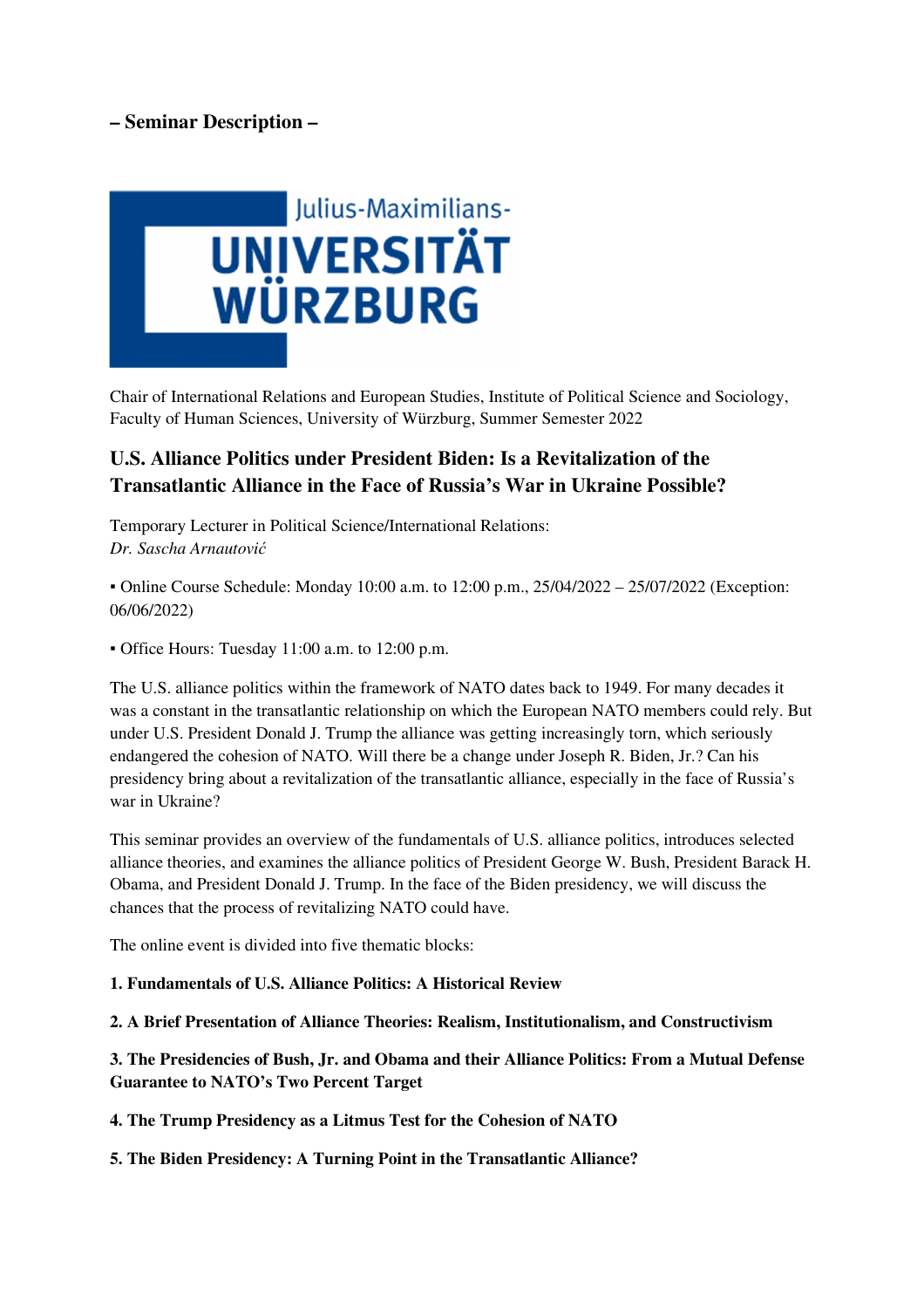## **Requirements for Seminar Participation:**

Basic knowledge of the United States and NATO would be an advantage but is not required.

## **Recommended Reading/Literature (a Selection):**

▪ Varwick, Johannes/Woyke, Wichard, Die Zukunft der NATO. Transatlantische Sicherheit im Wandel (Reihe: Analysen Politik – Gesellschaft – Wirtschaft, hrsg. von Klaus Schubert und Göttrik Wewer, Bd. 68), 2., völlig neu bearbeitete Auflage, Opladen 2000.

▪ Varwick, Johannes, Die NATO. Vom Verteidigungsbündnis zur Weltpolizei? (Reihe: Beck'sche Reihe, Bd. 1831), Originalausgabe, München 2008.

▪ Giegerich, Bastian, Die NATO (Reihe: Elemente der Politik, hrsg. von Hans-Georg Ehrhart, Bernhard Frevel, Klaus Schubert und Suzanne S. Schüttemeyer), Wiesbaden 2012.

▪ Hallams, Ellen, The United States and NATO since 9/11: The Transatlantic Alliance Renewed (Series: Routledge Studies in US Foreign Policy), London/New York 2013.

▪ Mearsheimer, John J., Why the Ukraine Crisis Is the West's Fault: The Liberal Delusions That Provoked Putin, in: Foreign Affairs, September/October 2014, https://www.mearsheimer.com/wp-content/uploads/2019/06/Why-the-Ukraine-Crisis-Is.pdf.

▪ Varwick, Johannes, NATO in (Un-)Ordnung. Wie transatlantische Sicherheit neu verhandelt wird, Schwalbach/Ts. 2017.

▪ Böller, Florian/Hagemann, Steffen, Neuordnung der Sicherheitsgemeinschaft. Obama, die transatlantischen Beziehungen und die Bewältigung gemeinsamer sicherheitspolitischer Herausforderungen, in: Jäger, Thomas/Gärtner, Heinz/Wilzewski, Jürgen (Hrsg.), Eine transformative Präsidentschaft. Die USA in der Ära Barack Obama (Sonderheft der Zeitschrift für Außen- und Sicherheitspolitik, Sonderheft 9 | 2017), Wiesbaden 2017, S. 227-244.

▪ Garey, Julie, The US Role in NATO's Survival After the Cold War (Series: Palgrave Studies in International Relations), Cham 2020.

▪ Biden, Jr., Joseph R., Why America Must Lead Again: Rescuing U.S. Foreign Policy After Trump, in: Foreign Affairs, March/April 2020, https://www.foreignaffairs.com/articles/united-states/2020-01-23/why-america-must-lead-again.

▪ Koschut, Simon, Das Ende der NATO wie wir sie kennen. Die transatlantischen Beziehungen unter Trump, in: Böller, Florian u. a. (Hrsg.), Donald Trump und die Politik in den USA. Eine Zwischenbilanz (Reihe: Neue Amerika-Studien, hrsg. von Haas, Christoph u. a., Bd. 6), 1. Aufl., Baden-Baden 2020, S. 307-320.

▪ Remarks by President Biden at the 2021 Virtual Munich Security Conference, February 19, 2021, https://bit.ly/3ryaQ45.

▪ Remarks by Vice President Harris at the Munich Security Conference, February 19, 2022, https://bit.ly/3Eoibbw.

▪ Remarks by President Biden on Russia's Unprovoked and Unjustified Attack on Ukraine, February 24, 2022, https://bit.ly/3xA0gx7.